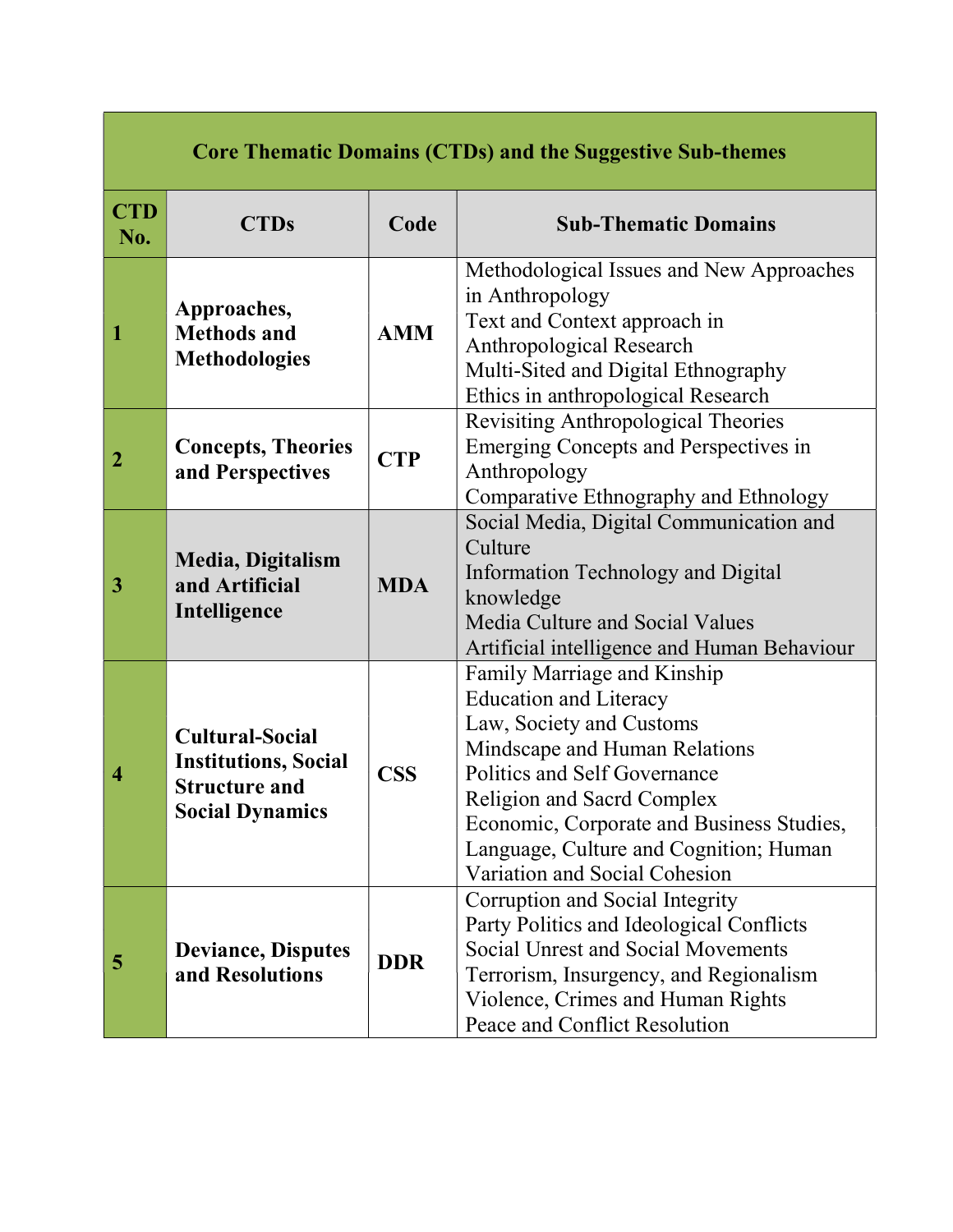| <b>Core Thematic Domains (CTDs) and the Suggestive Sub-themes</b> |                                                                                  |            |                                                                                                                                                                                                                                                                                                                                           |
|-------------------------------------------------------------------|----------------------------------------------------------------------------------|------------|-------------------------------------------------------------------------------------------------------------------------------------------------------------------------------------------------------------------------------------------------------------------------------------------------------------------------------------------|
| <b>CTD</b><br>No.                                                 | <b>CTDs</b>                                                                      | Code       | <b>Sub-Thematic Domains</b>                                                                                                                                                                                                                                                                                                               |
| 6                                                                 | Bio-constitution,<br><b>Growth and</b><br><b>Development</b>                     | <b>BGD</b> | Primatology and Human Evolution<br>Anthropometry and Body Constitution<br>Human Growth and Development<br>Recent Trends in Biological Anthropology                                                                                                                                                                                        |
| 7                                                                 | <b>Genetics, Genomics</b><br>and Forensics                                       | <b>GGF</b> | Genetics and Genomic Diversity and<br>Reconstruction<br>Migration and Genomic Evidences<br><b>Population Genetics and Molecular</b><br>anthropology<br>Social, Legal and Ethical issues in human<br>genome study<br>New Frontiers in Forensics and<br>Dermatoglyphics,<br>Neuro-Anthropology<br>Osteo-biography of Ancient Human Skeleton |
| 8                                                                 | <b>Bio-cultural</b><br>Approach,<br><b>Population and</b><br><b>Reproduction</b> | <b>BPR</b> | Bio-Cultural Diversity and Evolution<br>Demographic Variation and Population<br>Dynamics<br>Aging and the Aged<br>Maternal, Reproductive and Child Health                                                                                                                                                                                 |
| 9                                                                 | Pandemics, New-<br>Normal and<br><b>Cultural Shifting</b>                        | <b>PNC</b> | Contemporary Health Crisis<br>Pandemics and Human Vulnerability<br>Bio-Cultural Approach to Pandemics<br>Revisiting Human Lives and Redefining<br>Cultures<br>New Normal and Cultural Shifting                                                                                                                                            |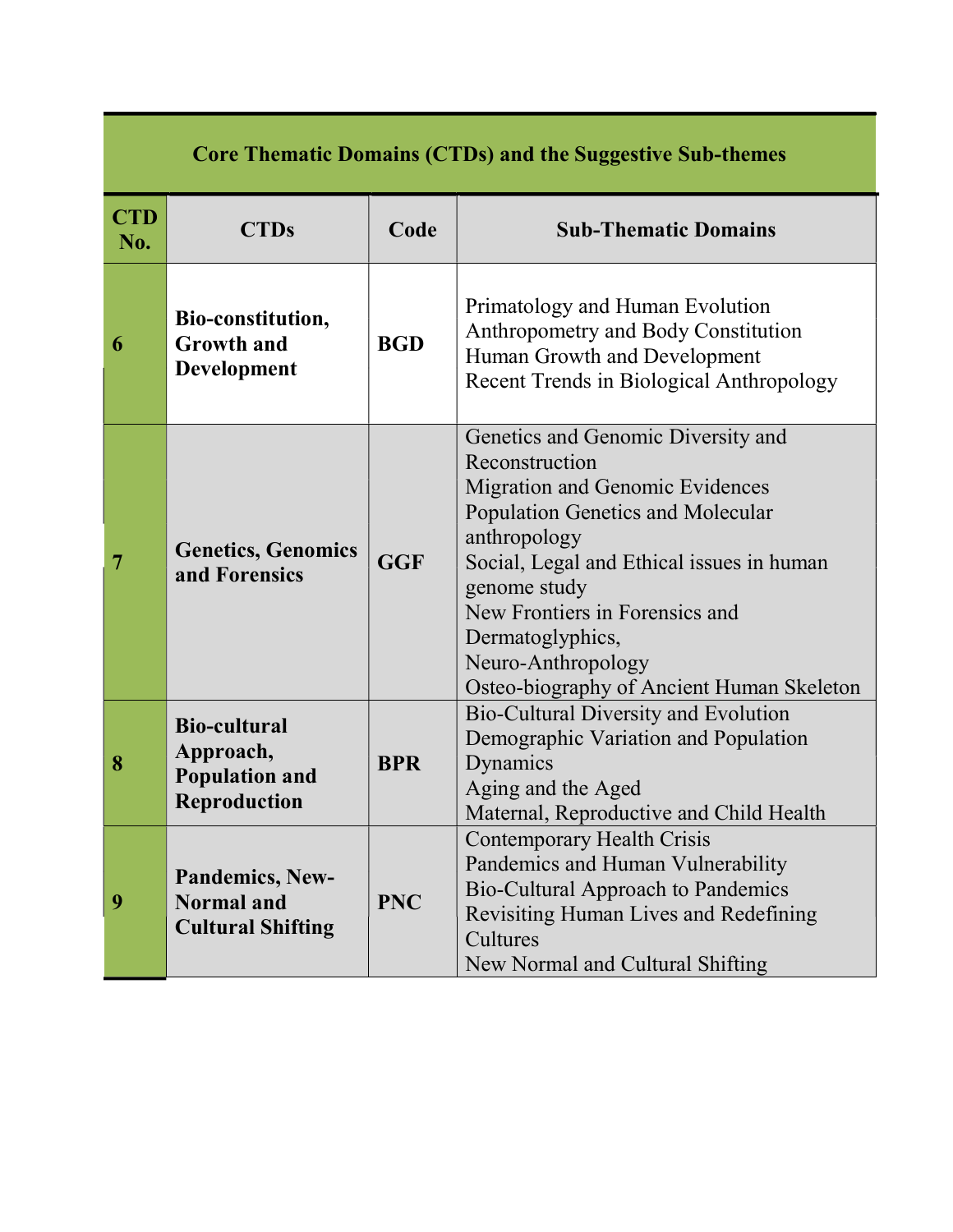| <b>Core Thematic Domains (CTDs) and the Suggestive Sub-themes</b> |                                                                   |            |                                                                                                                                                                                                                                                          |
|-------------------------------------------------------------------|-------------------------------------------------------------------|------------|----------------------------------------------------------------------------------------------------------------------------------------------------------------------------------------------------------------------------------------------------------|
| <b>CTD</b><br>No.                                                 | <b>CTDs</b>                                                       | Code       | <b>Sub-Thematic Domains</b>                                                                                                                                                                                                                              |
| 10                                                                | <b>Human Past,</b><br><b>Ancient Cultures</b><br>and Civilisation | <b>HAC</b> | Studies in Archaeological<br>AnthropologyAncient Cultures and<br>CivilisationsAdvances in Archaeological<br>AnthropologyRecent Trends in Paleo<br>AnthropologyPaleo-EcologyEthno and New<br>Archaeology, Public and Rescue Archaeology                   |
| 11                                                                | Ecology,<br><b>Adaptation and</b><br><b>Evolution</b>             | <b>EAE</b> | Climate Change<br>Disaster Mitigation and Management<br>Forest and Indigenous People<br>Human Ecology and Adaptation<br>Water and Energy Management                                                                                                      |
| 12                                                                | <b>Peoples, Cultures</b><br>and Communities                       | <b>PCC</b> | Peasant Communities and Village Studies<br>Marginal and Vulnerable Communities<br>Foraging, Island and Endangered<br>Communities<br>De-notified, Nomadic and Semi-nomadic<br>communities<br><b>Regional Studies</b><br><b>Ancient Texts and Cultures</b> |
| 13                                                                | <b>Equity, Human</b><br>rights and Social<br>justice              | <b>EHS</b> | Inclusion and Exclusion,<br>Citizenship, Law and Human Rights<br>Marginal and Vulnerable Communities<br>Socio-economic and Cultural Marginalisation<br>Indigenous and Cultural Rights                                                                    |
| 14                                                                | Ethnicity,<br><b>Migration</b> , and<br><b>Diaspora</b>           | <b>EMD</b> | Ethnicity, Ethno-Cultural Identity and<br>Multiculturalism<br>Diasporic and Migration Studies and Human<br>Trafficking                                                                                                                                   |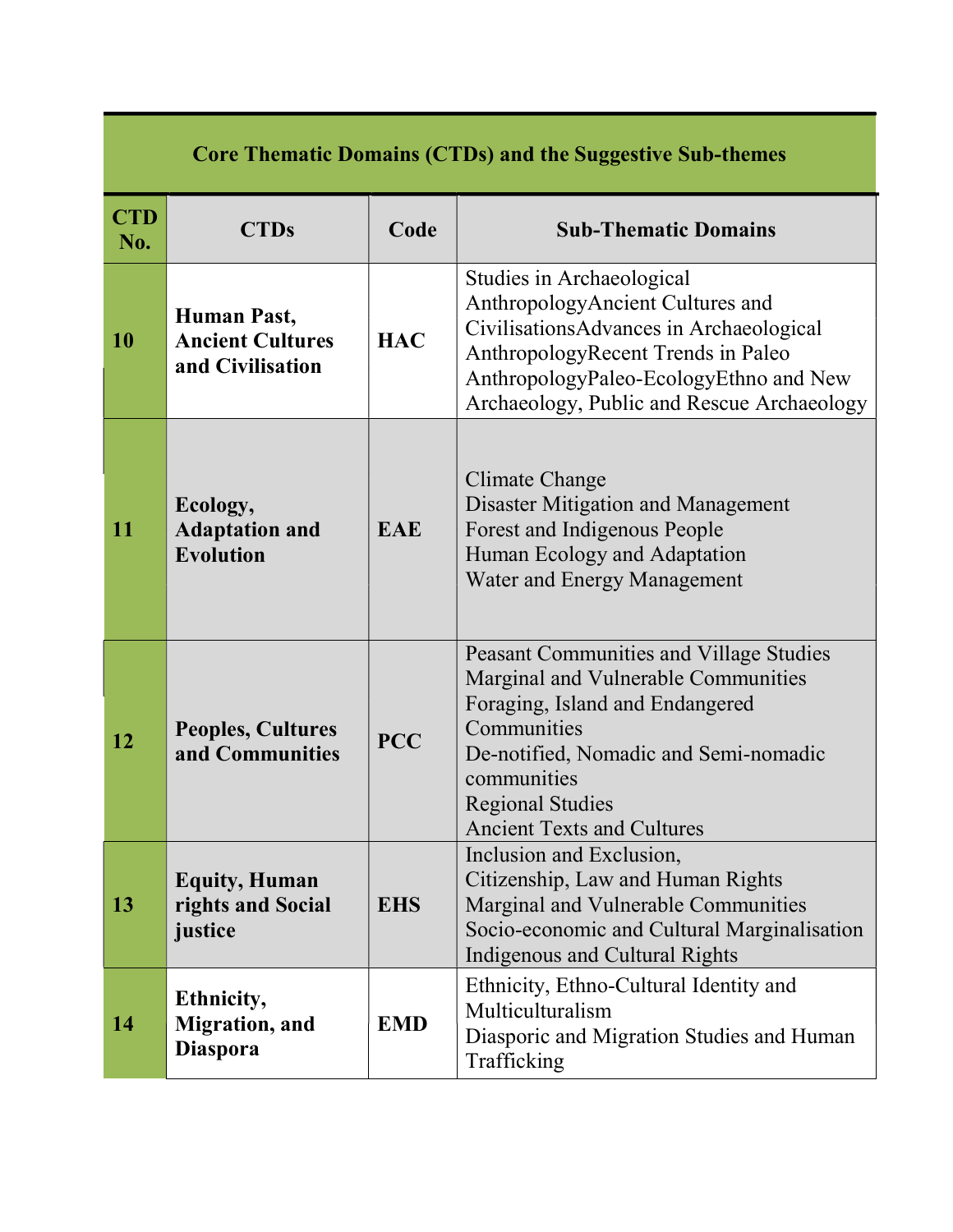| <b>Core Thematic Domains (CTDs) and the Suggestive Sub-themes</b> |                                                                         |            |                                                                                                                                                                                                                                                                            |
|-------------------------------------------------------------------|-------------------------------------------------------------------------|------------|----------------------------------------------------------------------------------------------------------------------------------------------------------------------------------------------------------------------------------------------------------------------------|
| <b>CTD</b><br>No.                                                 | <b>CTDs</b>                                                             | Code       | <b>Sub-Thematic Domains</b>                                                                                                                                                                                                                                                |
| 15                                                                | Urbanism,<br>Globalism, Corpora<br>tism and Popular<br><b>Cultures</b>  | <b>UGP</b> | Urbanisation, Slum Expansion and Town<br>Planning<br>Post-modernism, Post-Structuralism and<br>Globalisation<br>Corporate and Business Cultures                                                                                                                            |
| 16                                                                | <b>Gender, Sexuality</b><br>and Women                                   | <b>GWS</b> | Women, Gender, and Sexuality<br>Gender and Feminist Theories<br>Women, Health and Reproductive Justice<br>Masculinity, Femininity and Patriarchic<br>Culture<br>Women, Gender and Family<br>Economics and Women's Voice<br>Politics of Gender<br>Gender, Women and Media   |
| 17                                                                | <b>Children, Youth</b><br>and Childhood in<br><b>Different Cultures</b> | <b>CCD</b> | <b>Cultural Construction of Childhood</b><br>Childhood Ethnography<br><b>Child Rearing Practices</b><br>Chldren's Rights<br>Children's Agencies<br>Childhood and Gender Bias<br>Educational Institutionalization of Childhood<br>Childhood Research: Issues and Challenges |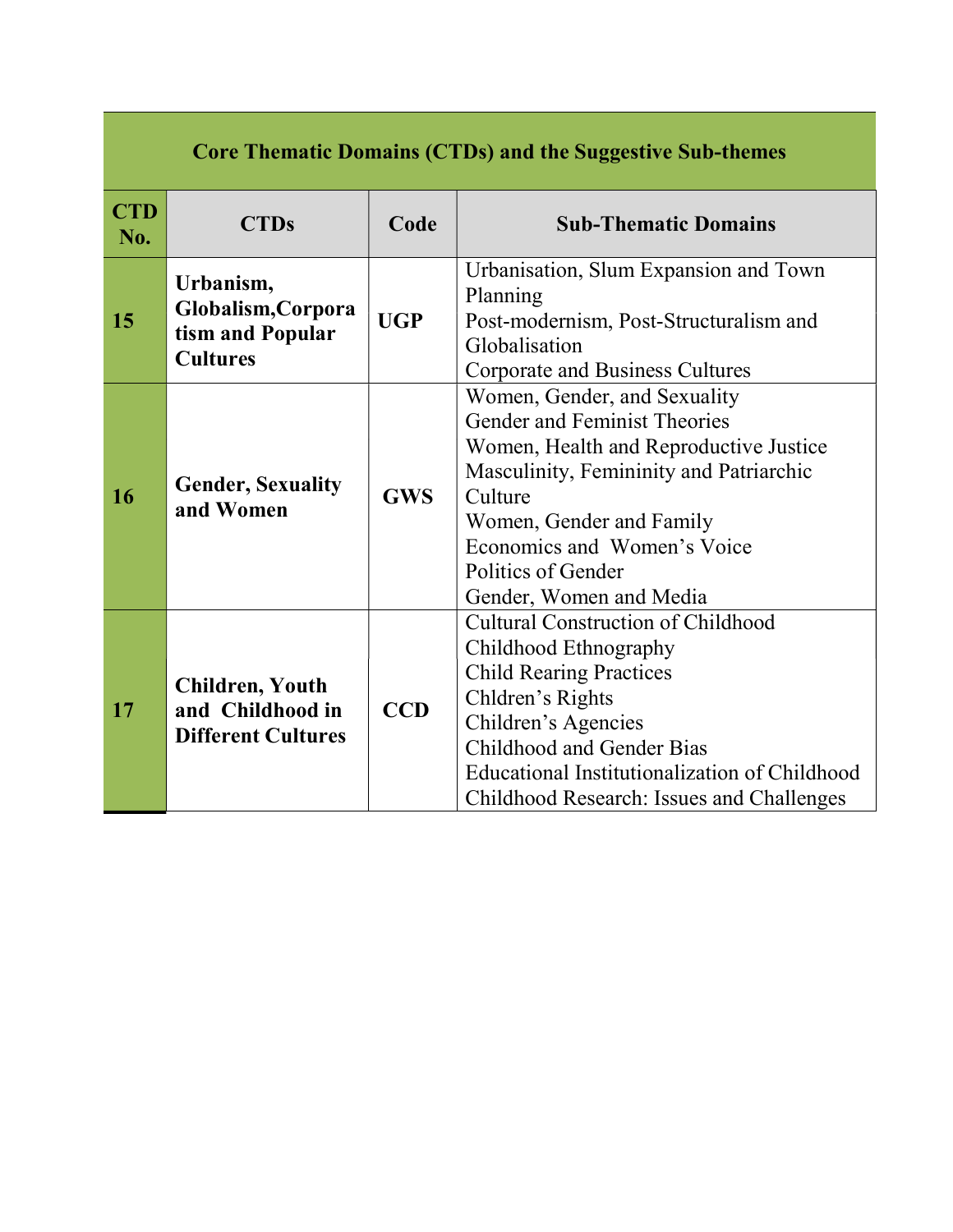| <b>Core Thematic Domains (CTDs) and the Suggestive Sub-themes</b> |                                                     |            |                                                                                                                                                                                                                                                                                                                                                                                                                                                                                                                           |
|-------------------------------------------------------------------|-----------------------------------------------------|------------|---------------------------------------------------------------------------------------------------------------------------------------------------------------------------------------------------------------------------------------------------------------------------------------------------------------------------------------------------------------------------------------------------------------------------------------------------------------------------------------------------------------------------|
| <b>CTD</b><br>No.                                                 | <b>CTDs</b>                                         | Code       | <b>Sub-Thematic Domains</b>                                                                                                                                                                                                                                                                                                                                                                                                                                                                                               |
| 18                                                                | Peace,<br>Development, and<br><b>Human Security</b> | <b>PDH</b> | Development, Livelihood and Empowerment<br>Participatory Development and<br>Decentralisation<br>Development of Tribal and Marginalised<br>Communities<br>Development-induced Displacement and<br>Policy of Rehabilitation<br>Monitoring, Evaluation and Impact<br>Assessment<br>Poverty and Human Security<br>Anthropological Critique and Post-Modern<br>Discourse on Development<br>Development Policy and Planning<br>Public Policy and Social Welfare and<br><b>Development Programmes</b><br>Practicing Anthropology |
| 19                                                                | <b>Health, Happiness</b><br>and Wellbeing           | <b>HHW</b> | Health and Human Wellbeing Ethno-<br>medicine, Indigenous and Alternative<br>Medical SystemsMental Illness, Drug Abuse<br>and Health ManagementPhysiological<br>Maintenance and Health FitnessMedical<br><b>Ethics and Practice</b>                                                                                                                                                                                                                                                                                       |